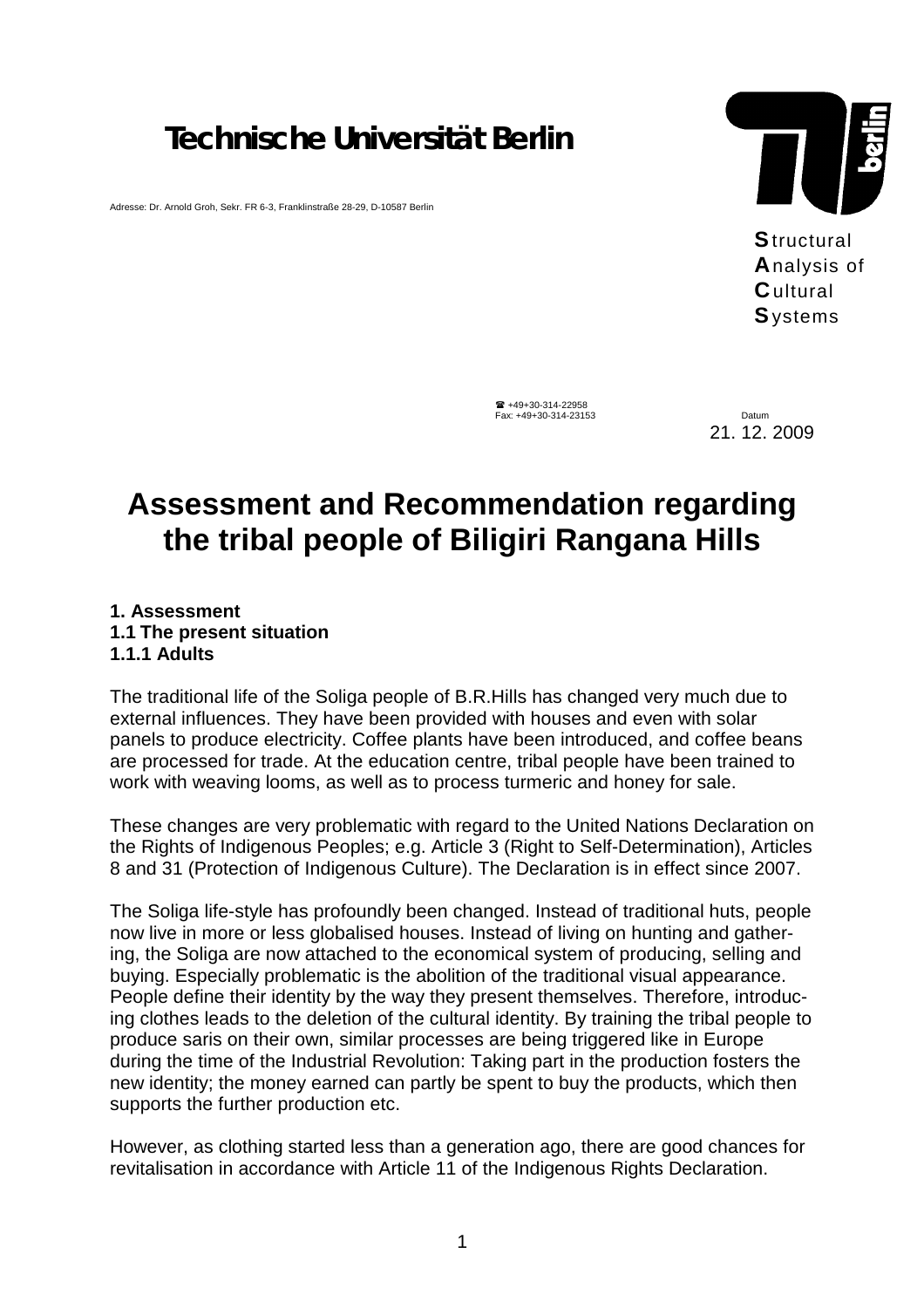## **1.1.2 Children**

More than five hundred tribal children are presently attending the boarding school at B.R.Hills. Being away from their families, the social ties are being weakened, and the transgenerational passing-on of culturally specific knowledge is interrupted. Generally, submitting the children to an externally defined curriculum violates Article 14 of the Indigenous Rights Declaration (culturally specific educational system).

Clothing in general, and school uniform in particular, lead to the deletion of the children's cultural identity. The particular cultural background is replaced by emotionally loaded elements of national identity, as the nation is stressed very much in the pupil's cognitions, be it with nation-related pictures and graphs at the building-wall or with songs glorifying the nation. The children are not supported in their personal development with regard to their own search for truth, as no ideological and religious alternatives are given to them. This is particularly problematic under the aspect of the United Nations Conference on the Freedom of Information (1948).

## **1.2 Prospects**

Without intervention, the Soliga culture will soon be lost. The descendants of the Soliga culture will then have the right to sue the state for compensation (Article 28). Making use of their right to revitalise their culture (Article 11) will be the more difficult, the longer the present processes continue.

Because we have learnt from many other examples, it is easy to predict where the actual processes lead to. By becoming more involved with the economical system, men will be attracted to other places to work there as cheap labour. Children, if educated in a globalised style, will often prefer not to return to their place of origin. As families decay and financial situations are precarious, but desire to consume is stimulated nevertheless, women are prone to also go to cities and become prostitutes or to do other humiliating jobs. Those children, who are not looked after properly, often end up as street children; if they are lucky, they are picked up by missionaries, who then take care of them. However, there are much more street children than missionaries, so that the chances of receiving that support are also small.

The involvement with the economical system also leads to a different use of the land. Instead of living from the forest by hunting and gathering, people will try to maximise their income by exploiting the land. This is usually done by logging and selling the timber. If plantations are installed in the deforested areas, the land often becomes barren very soon. Using fertilisers might lead to a short-term effect, but also advances the land degradation, as chemicals are being accumulated in the soil. The exploitation of other resources also leads to destabilisations of both the culture and its contexts, because it is always connected with the installation of an externally induces infrastructure than disables the continuation of a stable culture-environment system, as it has existed for thousands of years until the onset of the present destabilisations.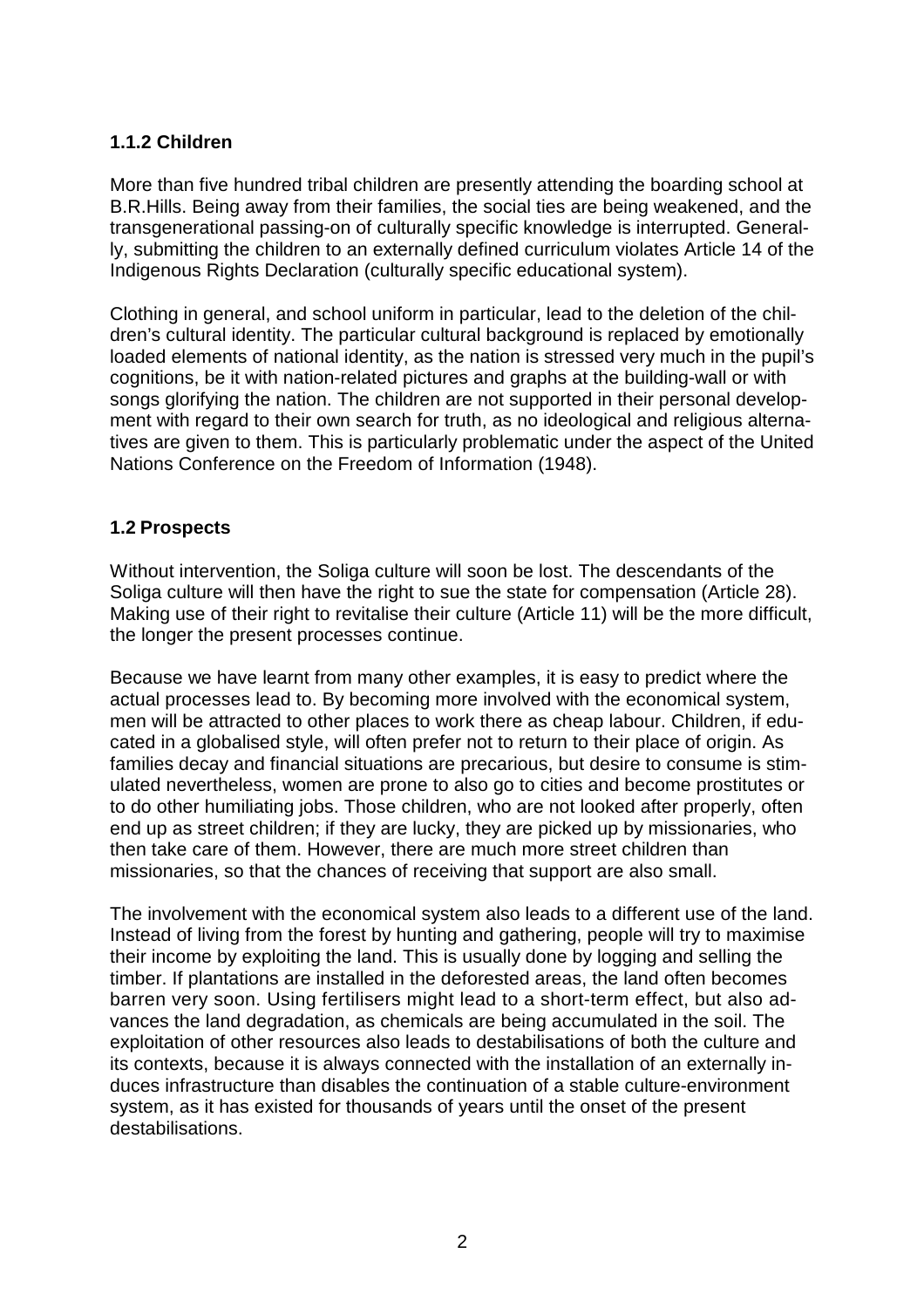## **2. Recommendations**

l

In order to halt the destructive processes and to rescue the culture, the following recommendations are given:

*Measures need to be taken to reconstruct and strengthen the indigenous identity.* Since destabilisation is already advanced to a certain degree, that reconstruction cannot be done instantly. The people concerned will have to gradually experience acceptance and respect.

*The starting point for reconstructing and stabilising the tribal culture should be a territory for which it is strictly defined that every person in it has to follow the rules of the traditional visual appearance.* Doing this without compromise is extremely important, because any aberration would undermine the semiotic system of the indigenous culture as a whole.<sup>1</sup> For translating the stabilisation process into action, it is recommended to do the following steps:

### **a) Do some research of ethnological data, historical photographs and other material in order to gain maximum insight to the situation before external influence and to reconstruct the visual appearance as exactly as possible.**

At this point, the distinction of the different areas of culture has to be clarified. Reconstruction is restricted to the visual appearance of the people and their housings, because:

- i It can be based upon facts such as historical photographs;
- ii Reconstructing cognitions, ideology and religious beliefs would only be arbitrary;
- iii These less communicable issues are less important for the collective identity than permanently visible signs;
- iv The individual defines his or her identity primarily by his or her visual appearance;
- v Controlling what people should know, think or belief would be a violation of Human Rights; rather, Freedom of Information has to be ensured.

**b) A territory has to be defined where a traditional settlement is built as exactly as possible. Every person, who enters this territory, has to take off his or her clothes and appear according to the custom before the external influence. For this reason, lockers have to be installed at the entrances to that territory. Equal rights for all have to be ensured. Visitors, regardless of their position, have either to obey to these rules or keep out of the territory.** 

The installation of such a territory will have different effects. Providing a place where the memory has become reality again, such a territory is of major importance for the cultural self-confidence of the tribal people. And for visitors, integrating into such an authentic setting is a unique experience, which even has the potential to innovations in tourism, as respect and acceptance are paid through the own behaviour.

 $1$  Compromises could even worsen the situation. With regard to body semiotics, accepting that women cover the breast despite the former tradition would not only point out that exception, but even stress a psychological mechanism of denying essential positive concepts related to motherhood, female selfconfidence, feeding, comfort, cosiness and shelter.